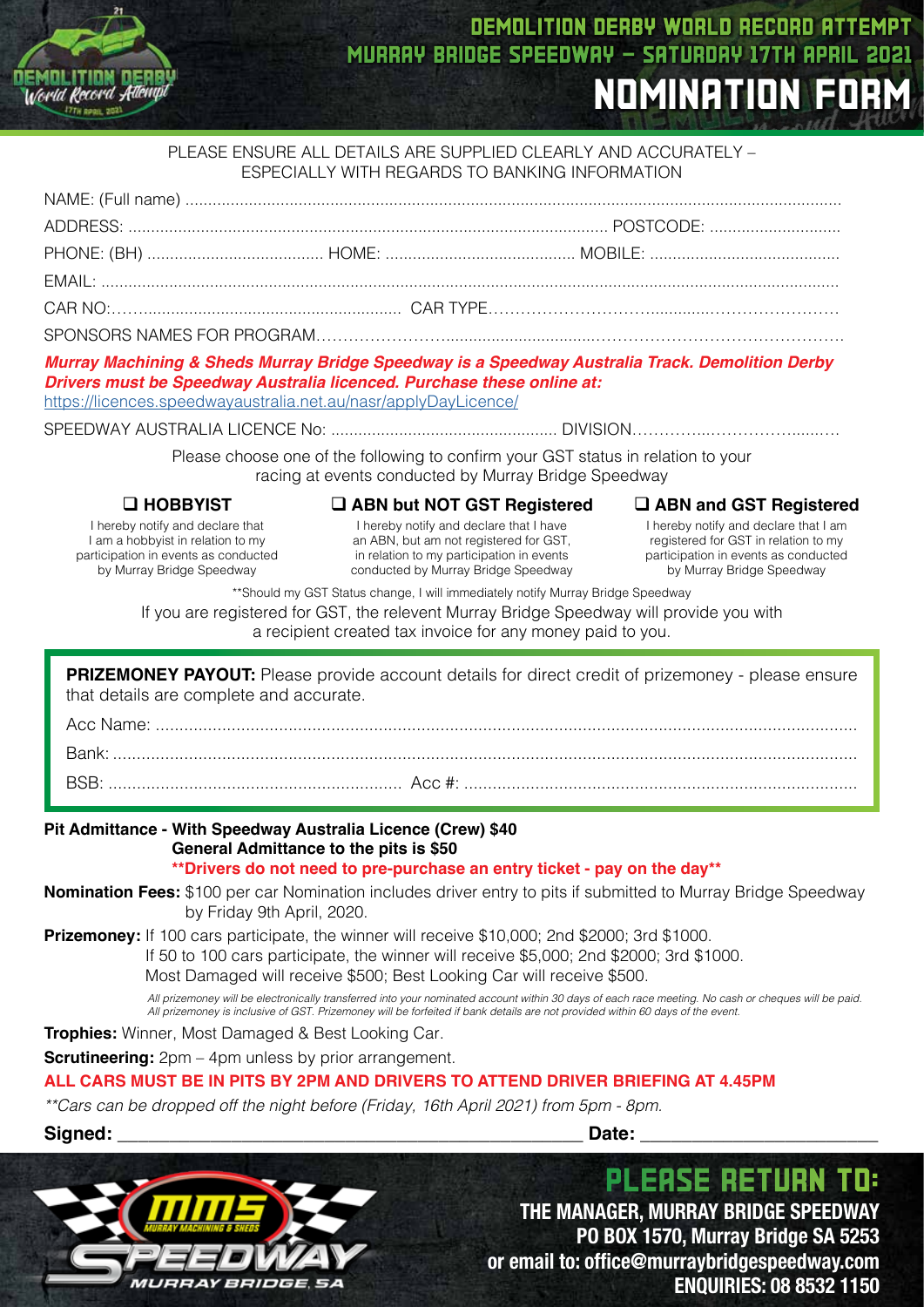

## **PLEASE READ THE FOLLOWING RULES CAREFULLY - ALL RULES WILL BE STRICTLY ENFORCED.**

*PLEASE NOTE: ALL VEHICLES MUST BE IN STANDARD CONDITION EXCEPT FOR MODIFICATIONS ALLOWED IN THESE SPECIFICATIONS*

- Format: **Forward only, full contact, Demo Derby Race for front wheel drive, 4 cylinders with a maximum engine capacity of 1.8 litres.**
- Open to front wheel drive 4 cylinder vehicles **ONLY** e.g. Hyundai Excel, Daewoo, Ford Laser, Mazda 323, Suzuki Swift, Daihatsu Charade, and Toyota Corolla. If you're not sure, please seek clarification on cars by contacting **Geoff Flack on 0449 276 946** or **Murray Bridge Speedway on (08) 8532 1150**.
- NO PASSENGERS ARE ALLOWED.
- No relieving of quards or panels to allow greater wheel clearance.
- Diff's are open. There is to be NO WELDING or LOCKED DIFFS at all. **This will be checked at scrutineering.**
- Wheels and tyres are to be standard type, not rally/mud/snow type tyres. All wheel weights must be removed.
- NO screws to be used whatsoever in attaching items nuts and bolts are OK.
- All mouldings, head lights, tail lights, and badges must be removed NOT BROKEN.
- All glass must be removed properly, **NOT BROKEN IN PLEASE.** NO GLASS fragments left in vehicle. All cars are to be cleaned out (no loose objects). All of the floor carpet or coverings must be removed.
- Interior roof hood lining must be removed.
- The driver's door and off side passengers (the door behind the driver), are to be stitched welded (every 300mm).
- All doors to be chained shut with a bolt going through the chain OR belted with seatbelt and wrapped at least 3 times and then wrapped again in tape.
- A 3mm metal plate must be slid down the inside skin of the driver's door only. Also, there must be a 1/2" bolt that is to go through the door skin and plate with big washers attached to the outside of the door, any excess bolt is to be removed. The plate is not to be protruding past the height of the door skin.

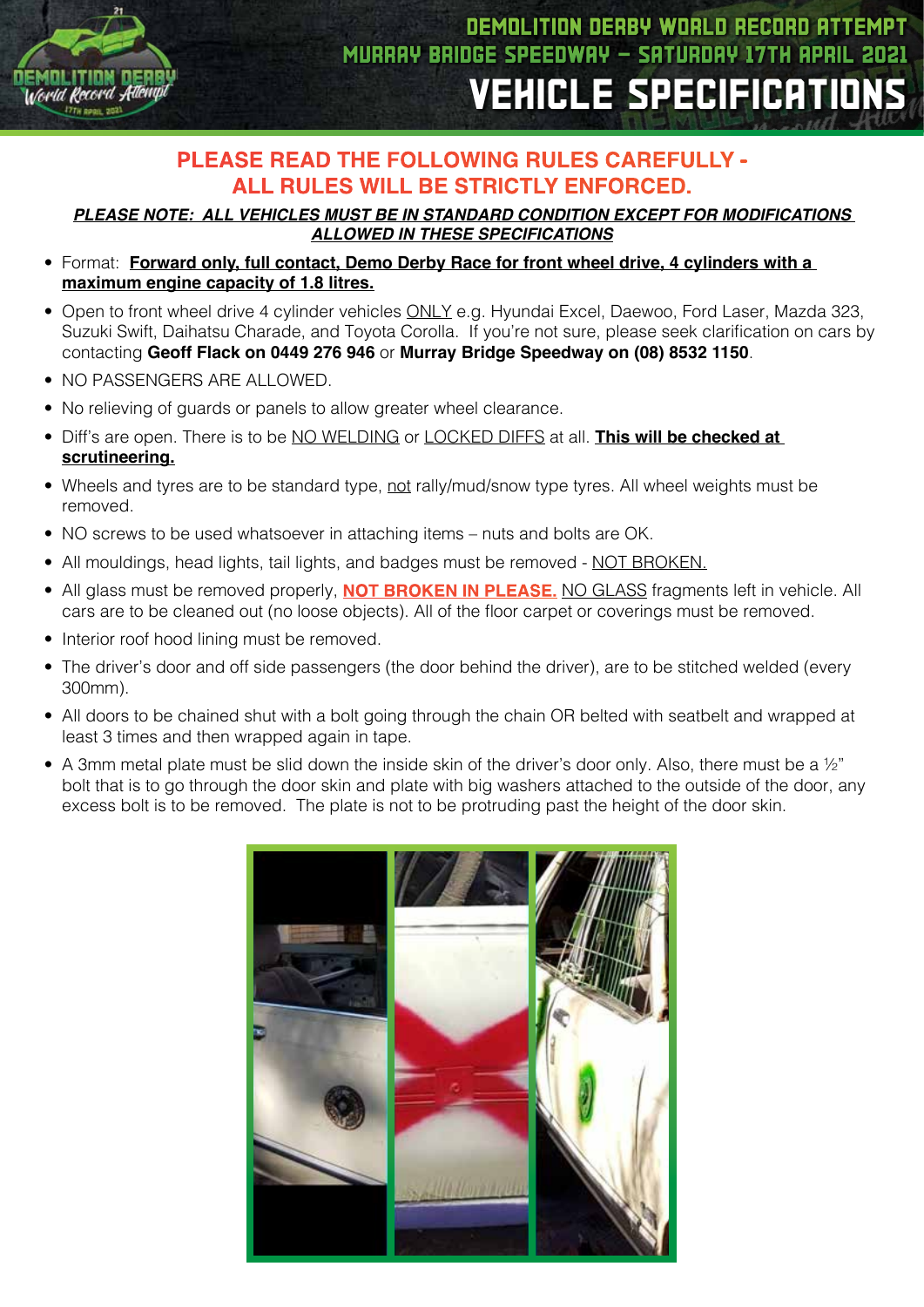

# DEMOLITION DERBY WORLD RECORD ATTEMPT MURRAY BRIDGE SPEEDWAY - SATURDAY 17TH APRIL 2021 VEHICLE SPECIFICATIONS

- The windscreen and the driver's door must have mesh covering it.
- There should be 3 bonnet chains/seatbelt straps on the bonnet. One on the front left and front right side of the bonnet and one on the rear of the bonnet in the centre.
- No tow bars.
- Battery may be run in original position.
- Battery alternative battery may be relocated to the left hand side of the front floor of the car. Battery must be covered with rubber and mounted securely (ie with chain over the top and with a threaded rod through the floor, or a cradle bolted to the floor).
- Radiators (if used), must be in original position.
- Fan blades may be removed.
- No additional heater tanks, radiators or top-up bottles.
- Fuel Tanks If original tanks are used a maximum of 20 litres of fuel can be carried.
- Fuel Tanks alternative tank must be a steel jerry can or outboard motor fuel tank, which must be secured to the middle of the rear seat on the floor in a safety cradle. Original tank must be holed.
- Absolutely NO plastic bottles permitted.
- The original fuel line must be used from the engine bay to the entrance of the fuel tank where an approved one (1) metre (maximum length), flexible fuel hose may be used. This is to be professionally constructed – no plastic tanks.
- Located immediately behind the driver's seat one (1) tube steel bar from pillar to pillar (centre pillars or rear doors OK) must be used. Round Tube or Square tubing must be at least 38mm x 3.0mm.
- NO galvanized pipe or tube to be used whatsoever.
- On the ends of each bar, plates of not less than 100mm x 100mm are to be welded on each end. This bar is then to be bolted through 100mm x 100mm washers on the outside of the door or pillars, not welded. Using at least two (2) x 6mm thick bolts each side through pillars or rear doors and plates. Bolts must be bolted from outside inwards.
- One floor to roof bar is to be placed behind the driver with a 100mm x 100mm plate welded on each end and bolted to the roof and floor, using a 100mm x 100mm washer on the outside. Using at least two (2) x 6mm thick bolts each side through pillars or rear doors and plates. Bolts must be bolted from outside inwards.

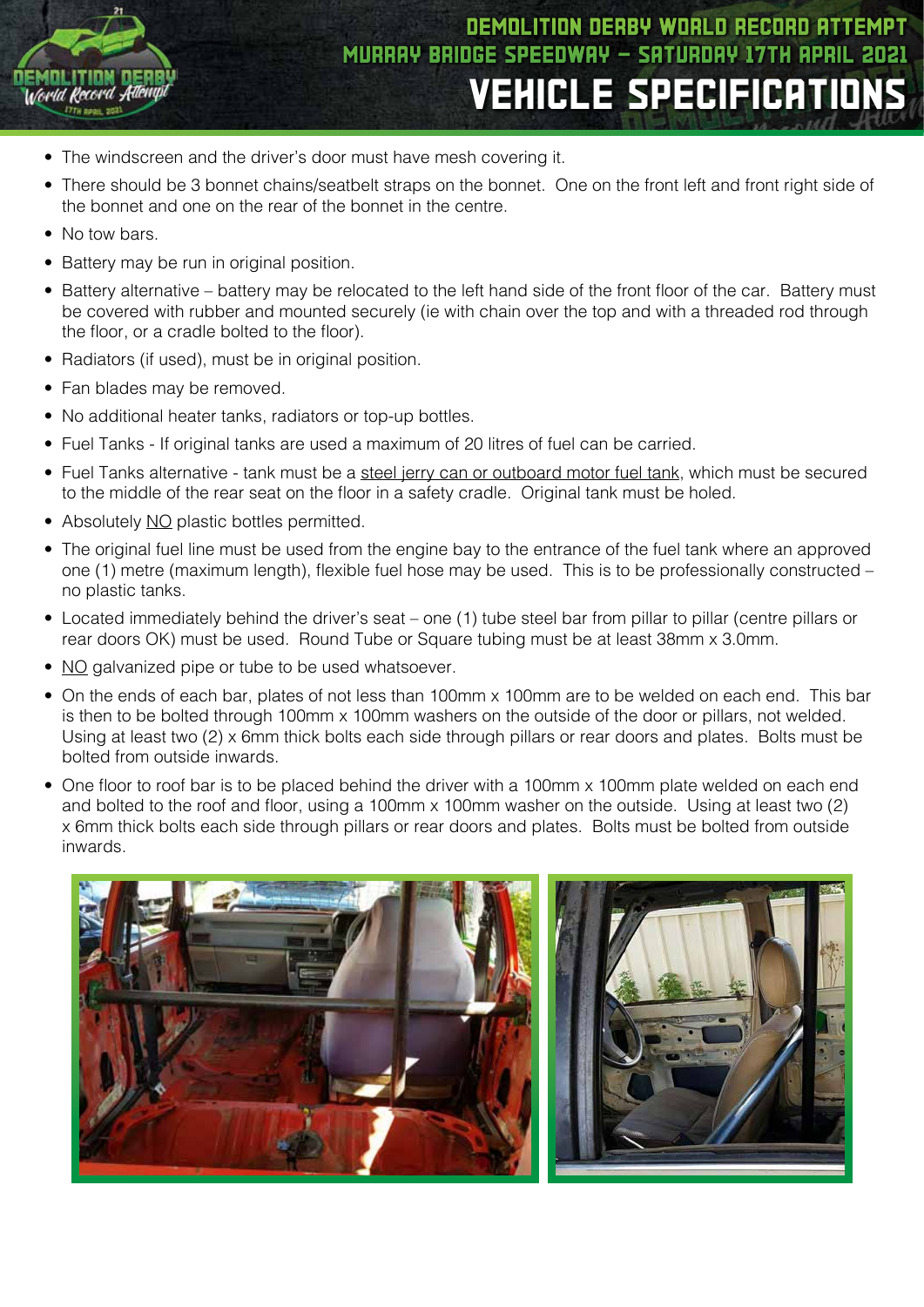

- Roll Cage alternative A full roll cage may be used.
- Approved seat belts must be fitted to the vehicle. Standard vehicle seatbelts are allowed or properly fitted, Competition, four or five point harnesses are permitted and recommended. Belts must be in good condition - i.e. no frayed edges.
- The headrest of the driver's seat must be taped to the vertical bar behind the seat with gaffa tape. This is to be wrapped around multiple times to stop the seat collapsing.
- Car numbers must be in large lettering on each side of the vehicle or a roof number plate no smaller then 300mm x 300mm white numbers on black. The numbers must be able to be clearly read from a distance in a contrasting colour to that of the car.
- All Drivers doors must be painted in white paint with a red cross. If the car is red or white, it is to be painted in a contrasting colour to the rest of the vehicle and marked with a cross.



- All sign writing will be inspected. Anything deemed to be in bad taste by the officials must be removed.
- Foam cushioning is recommended.
- All brakes must be in working order.
- Any questions, please contact **Geoff Flack on 0449 276 946** or **Murray Bridge Speedway on (08) 8532 1150.** Info will also be available on the **"Demo Derby World Record Attempt"** Facebook page.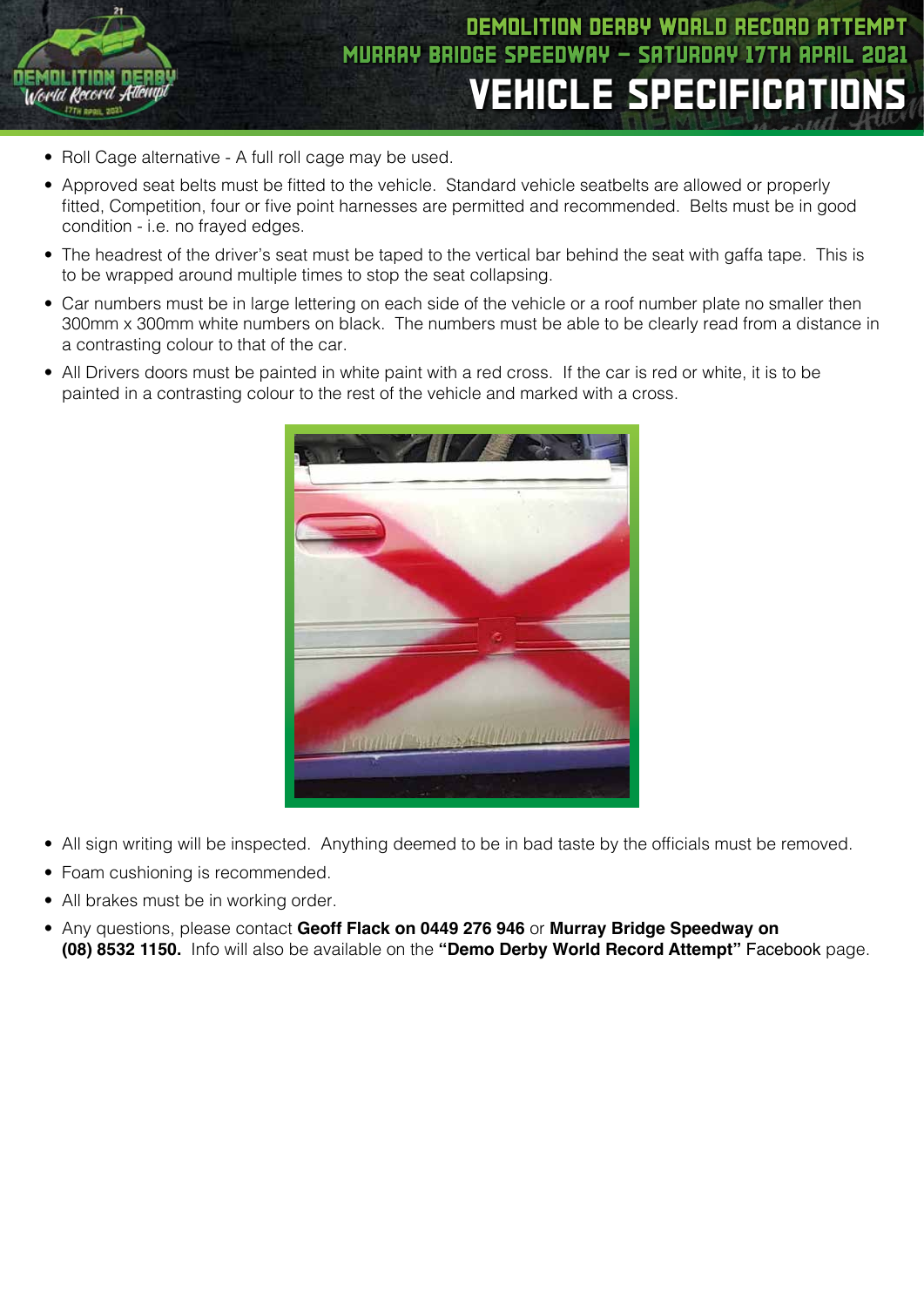

DEMOLITION DERBY WORLD RECORD ATTEMPT MURRAY BRIDG VEHICLE SPECIFICATIONS

# New Hop Bar design



Minimum required sizes / thicknesses Round pipe 38mm min 3 mm wall Can use square must be minimum 65x65 3mm wall And must have 100x100 triangle gussets in both corners unless stated other wise on diagram